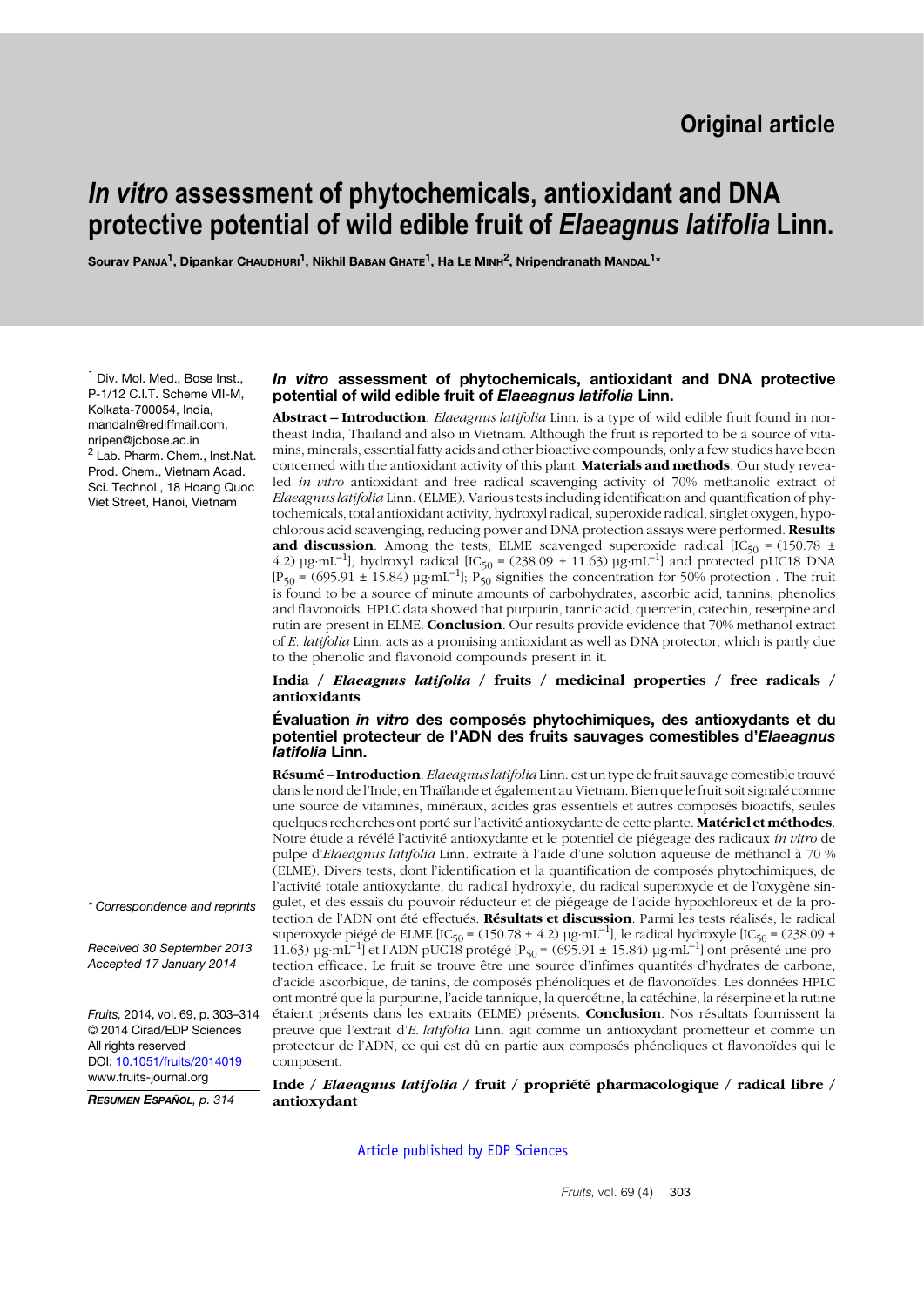# **1. Introduction**

A number of reactive oxygen species and reactive nitrogen species are essential parts of aerobic life and metabolism [[1](#page-9-0)]. Reactive oxygen species (ROS) directly bring about damage of cellular macromolecules, especially DNA, which undergo strand breakage, and change and release of bases as well as modification of sugar moieties [\[2](#page-9-1), [3](#page-9-2)], thus promoting a series of pathological events, *viz*. cancer and ageing [\[4](#page-9-3)]. On the other hand, ROS along with pro-oxidants give rise to emphysema, cirrhosis, arteriosclerosis, inflammation, genotoxicity and other disease conditions [\[5](#page-9-4)]. Various food products as well as beverages containing antioxidants act through different mechanisms, such as scavenging and chelating metals that catalyse the formation of free radicals, thus being important for the human body due to their ability to counteract oxidative damage [\[6](#page-9-5), [7](#page-9-6)]. Synthetic antioxidants such as butylated hydroxyanisole (BHA) and butylated hydroxyltoluene (BHT) have been restricted for use due to their possible toxicological effects [[8](#page-9-7)]. Therefore, the search for natural antioxidants has received much attention in order to identify and develop more potent natural antioxidants to replace synthetic ones.

*Elaeagnus latifolia* Linn. is a type of edible fruit; it belongs to the *Elaeagnaceae* family. *Elaeagnus latifolia* is a deciduous shrub growing to a maximum height of 3 m (9 ft) and expands maximally to 3 m (9 ft) with a growing speed of medium rate. It is hardy to zone 9 (can tolerate a minimum temperature of −7 °C) and not frost-tender. It is found in northeast India, Thailand and also in Vietnam. It is commonly known as Soh-Shang in Meghalya, Sibsagar (Dikho valley of Assam), in India. The flowers are hermaphrodite (have both male and female organs) and are pollinated by bees.It can fix nitrogen. The fruit is oblong in shape with a dark pink colour at the time of ripening. The fruits are eaten raw as well as used for making chutney, jam, jelly and refreshing drinks [\[9](#page-9-8)]. The fruit is a plentiful source of vitamins, minerals and other bioactive compounds. It is also a source of essential fatty acids, which is fairly unusual for a fruit [\[9](#page-9-8)].

The objective of our study was to evaluate the phytochemical constituents, antioxidant potential, free radical scavenging activity and DNA protection activity of 70% methanolic extract of *Elaeagnus latifolia* fruit (ELME).

### **2. Materials and methods**

#### **2.1. Chemicals**

2,2′-azinobis-(3-ethylbenzothiazoline-6-sulphonic acid) (ABTS) was procured from Roche Diagnostics, Mannheim, Germany, and 6-hydroxy-2,5,7,8-tetramethylchroman-2-carboxylic acid (Trolox) was obtained from Fluka, Buchs, Switzerland. Potassium persulphate  $(K_2S_2O_8)$ , 2-deoxy-2-ribose, ethylene diamine tetra acetic acid (EDTA), ascorbic acid, trichloroacetic acid (TCA), mannitol, nitro blue tetrazolium (NBT), reduced nicotinamide adenine dinucleotide (NADH), phenazine methosulphate (PMS), sodium nitroprusside (SNP), 1,10-phenanthroline, sulphanilamide, naphthyl ethylenediamine dihydrochloride (NED), L-histidine, lipoic acid, sodium pyruvate, quercetin and ferrozine were obtained from Sisco Research Laboratories Pvt. Ltd., Mumbai, India. HPLC-grade acetonitrile, ammonium acetate, hydrogen peroxide, potassium hexacyanoferate, Folin-Ciocalteu reagent, sodium carbonate, mercuric chloride, potassium iodide, anthrone, vanillin, thiourea, 2,4-dinitro phenylhydrazine, sodium hypochlorite, aluminium chloride, xylenol orange, butylated hydroxytoluene (BHT) and N,N- dimethyl-4-nitrosoaniline were obtained from Merck, Mumbai, India. 1,1-diphenyl-2-picrylhydrazyl (DPPH), gallic acid, (+) catechin and curcumin were obtained from MP Biomedicals, France. Catalase, reserpine and sodium bicarbonate were obtained from HiMedia Laboratories Pvt. Ltd., Mumbai, India. Evans blue was purchased from BDH, England. Dglucose was procured from Qualigens Fine Chemicals, Mumbai. Diethylene triamine pentaacetic acid (DTPA) was obtained from Spectrochem Pvt. Ltd., Mumbai, India. Thiobarbituric acid (TBA) was obtained from Loba Chemie, Mumbai, India.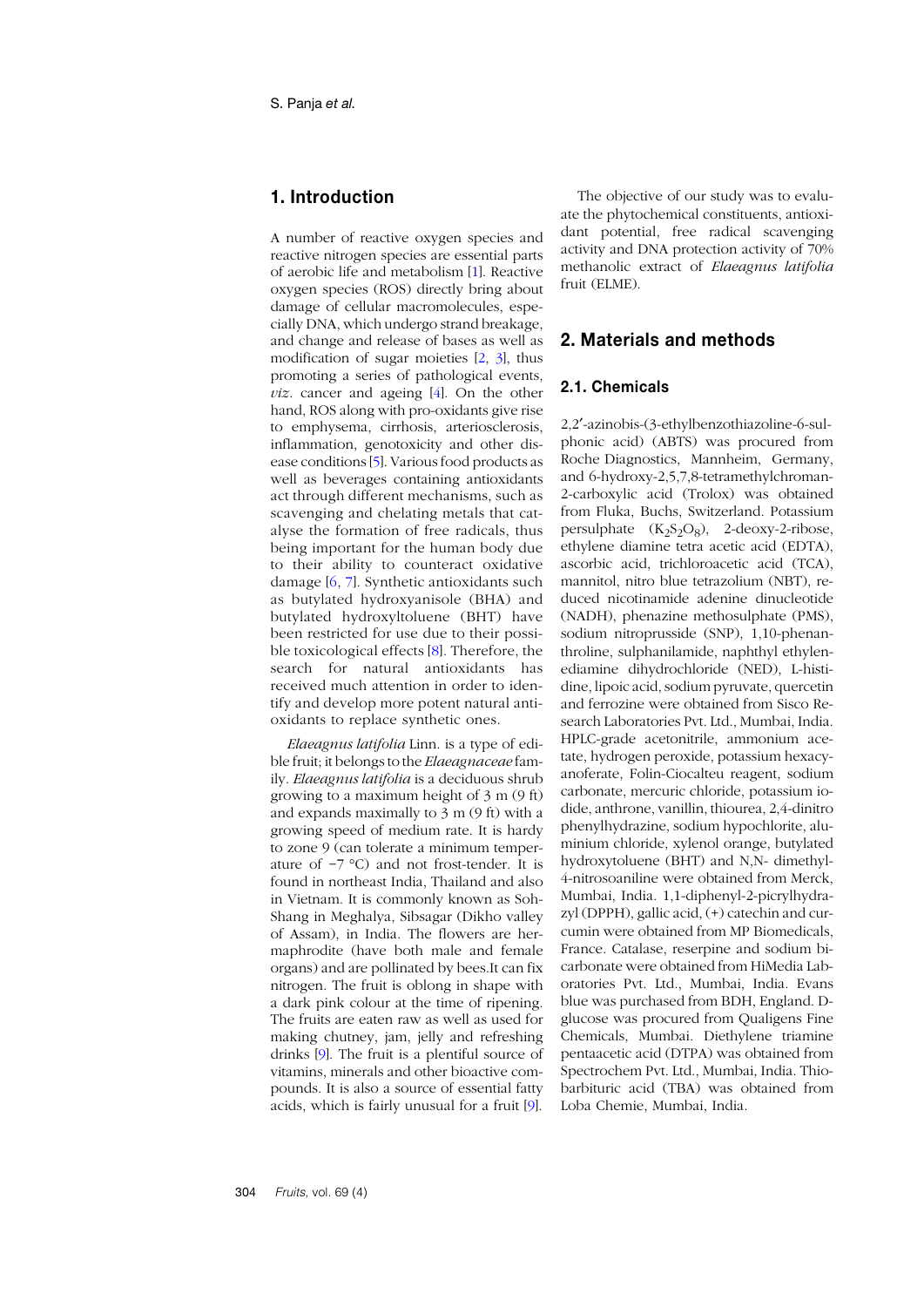### **2.2. Animals**

The Animal Ethical Clearance Committee of the Institute (registration number: 95/1999/ CPCSEA) approved the use of adult male Swiss Albino mice (*Mus musculus*), weighing 20–25 g, for experimentation. Each polypropylene cage contained four mice at a time, supplied with an *ad libitum* laboratory diet and water at  $(25 \pm 2)$  °C and  $(60 \pm 5)\%$  humidity and a normal photocycle (12 h dark / 12 h light).

### **2.3. Plant material and extract preparation**

The fruits of *E. latifolia* were collected from the Garo Hills market in Assam (India). The flesh pulps of fruit (100 g) were stirred using a magnetic stirrer with 70% of methanol in water (1000 mL) for 15 h; the mixture was centrifuged at 2850 × *g* and the supernatant decanted. The process was repeated by adding the solvent to the precipitated pellet. The supernatants were concentrated in a rotary evaporator and lyophilised. The yield of fruit in methanolic extract was 7.89%. Lyophilised *E. latifolia* 70% methanolic extract was stored at –20 °C until use.

### **2.4. Phytochemical analysis**

Standard qualitative methods as described previously were carried out in order to investigate the resident phytochemicals such as phenols, flavonoids, alkaloids, carbohydrates, ascorbic acid, saponins, tannins, terpenoids, triterpenoids, anthraquinones and glycosides in the extract [1[0](#page-9-9),1[1](#page-9-10)].

#### **2.4.1. Determination of total phenolic content**

According to a previously described protocol [1[2](#page-9-11)], the total phenolic content of ELME was determined by Folin-Ciocalteu (FC) reagent. All tests were performed six times. The phenolic content was calculated from a gallic acid standard curve containing eight points.

### **2.4.2. Determination of total flavonoids**

Total flavonoid content was determined according to a previously discussed method [[12](#page-9-11)]. The flavonoid content was calculated from a quercetin standard curve containing six points.

#### **2.4.3. Quantification of alkaloid content**

Quantification of alkaloid content for ELME was carried out using a method described earlier [[13](#page-9-12)]. All tests were performed six times. The alkaloid content was evaluated from the reserpine standard graph containing nine points.

### **2.4.4. Quantification of carbohydrate content**

The carbohydrate content of the extract was quantified using a previously described method [[13](#page-9-12)]. All tests were performed six times. The carbohydrate content was evaluated from a glucose standard curve containing six points.

#### **2.4.5. Quantification of ascorbic acid content**

This quantification was carried out according to a previously described method [[13](#page-9-12)]. All tests were performed six times. The ascorbic acid content was evaluated from an L-ascorbic acid standard curve containing eight points.

#### **2.4.6. Quantification of tannin content**

This was assayed and performed as per a previously described method [[14](#page-9-13)]. All tests were performed six times. The tannin content was evaluated from a catechin standard graph containing six points.

### **2.5. High-Performance Liquid Chromatography (HPLC) standardisation of the extract**

For HPLC analysis, stock solutions (10  $\mu$ g⋅mL<sup>-1</sup>) were prepared in the mobile phase for the sample (ELME) [1[5](#page-9-14)] and purpurin, tannic acid, quercetin, catechin, reserpine and rutin as standards. Samples were then filtered through a 0.45-µm polytetrafluoroethylene (PTFE) filter (Millipore) to remove any particulate matter. Analysis was performed using a HPLC Prominence System RF10AXL (Shimadzu Corp., Japan) equipped with a degasser (DGU-20A5), quaternary pump (LC-20AT), auto-sampler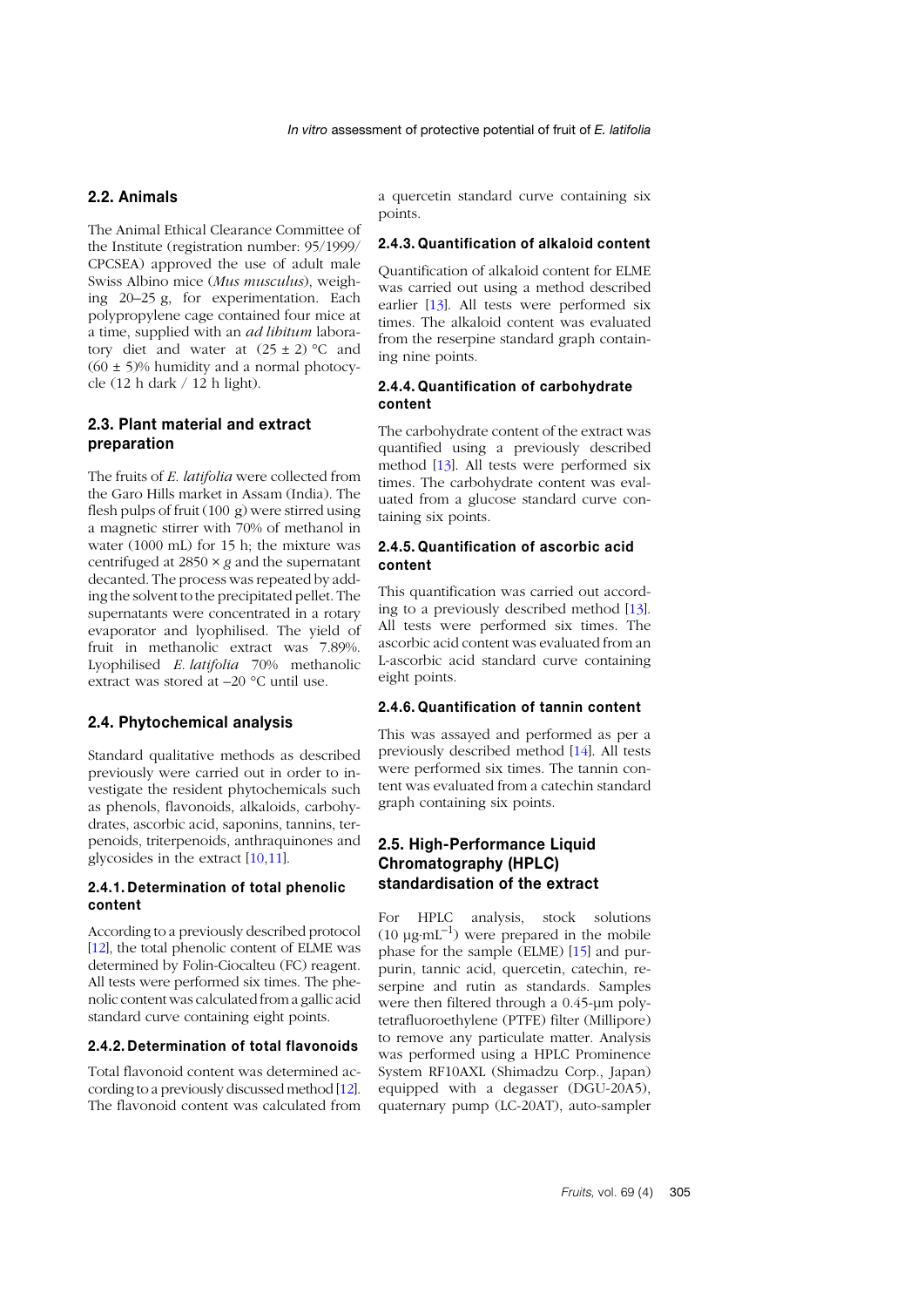(SIL-20A) and reflective index (RID-10A), fluorescence (RF-10AXL) and diode array (SPD-M20A) detectors. Twenty µL of sample and standards were injected and analysed in triplicate. Gradient elution consecutive mobile phases of acetonitrile and 0.5 mM ammonium acetate in water, at a flow rate of 1 mL⋅min<sup>-1</sup> for 65 min through the column (Z1C-HILIC), were maintained at 25 °C. The detection was carried out at 254 nm.

### **2.6.** *In vitro* **antioxidant and free radical scavenging assays**

#### **2.6.1. Total antioxidant activity**

The antioxidant capacity of the ELME (0.05– 10 mg⋅mL<sup>-1</sup>) was evaluated by ABTS<sup>+</sup> radical cation decolourisation assay in comparison with the Trolox standard [[16](#page-10-0)]. Their absorbance was measured at 734 nm.

#### **2.6.2. DPPH radical scavenging assay**

Complementary data supporting the study of the antioxidant potential of ELME were provided by the DPPH radical scavenging assay [[12](#page-9-11)]. The sample sets were then spectrophotometrically measured at 517 nm after 2 min. All the above tests were performed six times and in each case the percentage of scavenging of the respective radical was calculated using the following equation: % scavenging =  $[(A_0 - A_1) / A_0] \times$ 100, where  $A_0$  is the absorbance of the control, and  $A_1$  is the absorbance in the presence of the sample of fruit extracts and the standard.

### **2.6.3. Hydroxyl radical scavenging assay**

The hydroxyl radical scavenging assay was performed as described previously; it is based on the Fenton reaction [[17](#page-10-1)]. Mannitol, a classical OH⋅ scavenger, was used as a positive control.

### **2.6.4. Superoxide radical scavenging assay**

The scavenging activity of the superoxide radical for the ELME  $(0-120 \text{ µg} \cdot \text{mL}^{-1})$  was measured spectrophotometrically at 562 nm as described previously [[17](#page-10-1)]. Quercetin was used as a standard.

### **2.6.5. Nitric oxide radical scavenging assay**

Nitric oxide (NO⋅) generated from the SNP aqueous solution at physiological pH interacts with oxygen to produce nitrite ions, which were measured by Griess-Illosvoy reaction [[12](#page-9-11)]. Various doses of ELME  $(0-70 \text{ µg}·mL^{-1})$ along with the standard curcumin were assessed for their respective activities.

### **2.6.6. Peroxynitrite radical scavenging assay**

Peroxynitrite (ONOO–) was synthesised 12 h before the experiment, as described by Beckman *et al.* [1[8](#page-10-2)]. The scavenging activity of the extract  $(0-200 \text{ µg}·mL^{-1})$  was compared with that of the reference compound gallic acid.

#### **2.6.7. Singlet oxygen radical scavenging assay**

The production of singlet oxygen  $(^1O_2)$  was determined by monitoring N,N-dimethyl-4 nitrosoaniline (RNO) bleaching using a previously reported method [[14](#page-9-13)]. The scavenging activity of the extract  $(0-200 \mu g \cdot mL^{-1})$ was compared with that of the standard lipoic acid.

### **2.6.8. Hypochlorous acid scavenging assay**

The hypochlorous acid scavenging assay was carried out as described previously [1[2](#page-9-11)]. The scavenging activity of the extract (0– 100  $\mu$ g⋅mL<sup>-1</sup>) and the standard ascorbic acid was evaluated by measuring the decrease in absorbance of catalase at 404 nm.

# **2.6.9. Fe2+ chelation activity**

The iron-chelating capacity of ELME (0– 120  $\mu$ g⋅mL<sup>-1</sup>) was spectrophotometrically evaluated at 562 nm as described earlier [[12](#page-9-11)]. EDTA was used as a positive control.

#### **2.6.10.Lipid peroxidation assay**

The ability of ELME to inhibit lipid peroxidation was assayed by a previously described method [[17](#page-10-1)]. Various concentrations of the extract  $(2.5-25 \mu g \cdot mL^{-1})$  were assessed along with the standard Trolox.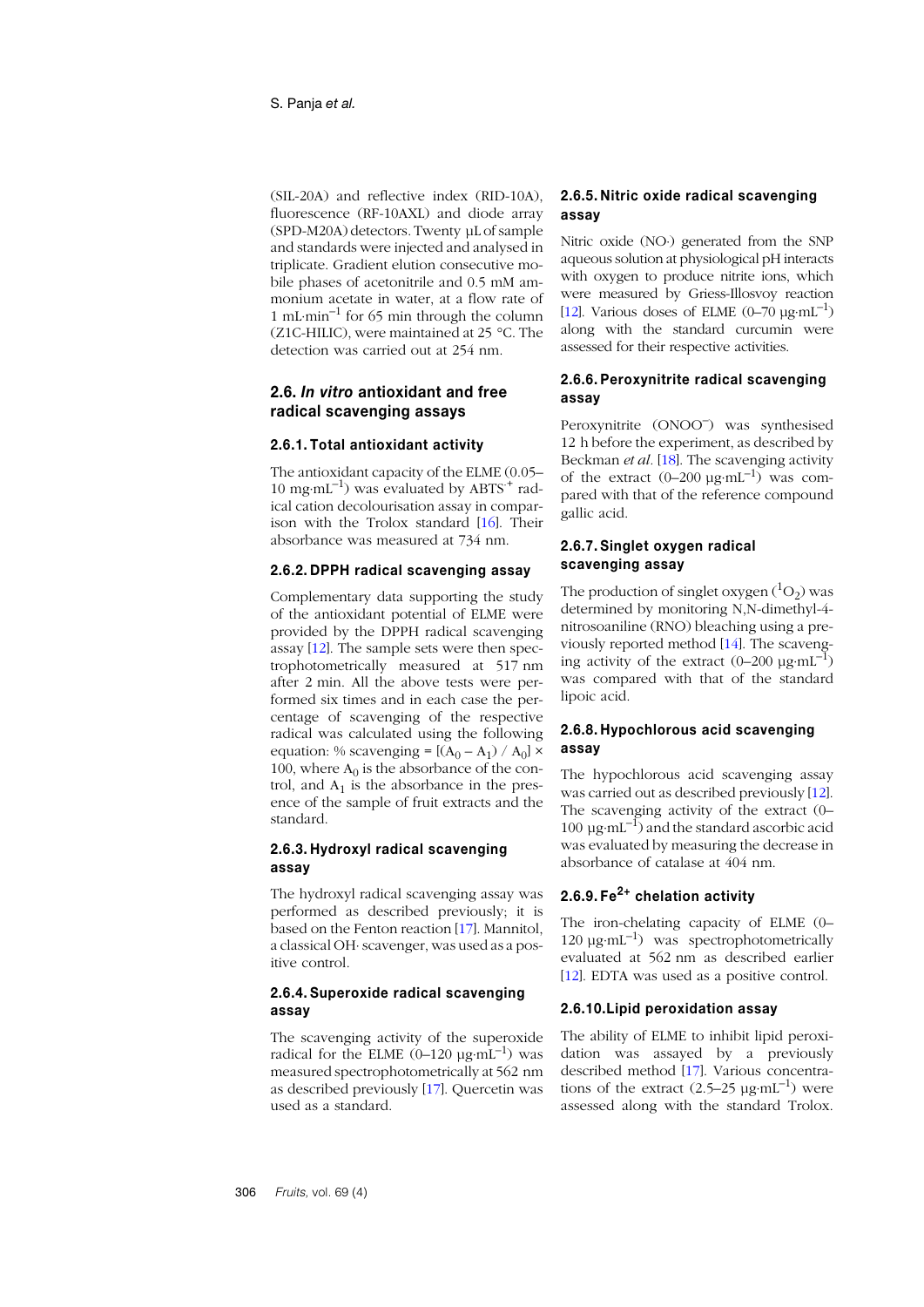The absorbance of the reaction mixtures was taken at 532 nm.

#### **2.6.11. Measurement of reducing power**

The  $\text{Fe}^{3+}$  reducing power of the extract was determined by a method performed earlier [1[7](#page-10-1)]. Various concentrations  $(0-1.0 \text{ mg} \cdot \text{mL}^{-1})$ of the extract were tested and their absorbance was measured at 700 nm against an appropriate blank.

#### **2.6.12. DNA protection assay**

The protection of the pUC18 plasmid DNA, damaged by Fenton reaction-generated OH radicals, was studied by quantifying the decrease in supercoiled DNA after oxidative attack using a previously described method with minor modifications [1[9](#page-10-3)]. Briefly,  $FeSO<sub>4</sub>$  solution (15 µM), extract of varying doses, DNA (1 µg) and water were added to Hepes buffer (pH 7.2, 13 mM) to make an initial reaction mixture.  $H_2O_2$  solution (0.0125 mM) was then added to start the reaction. After 10 min, the reaction was stopped by adding desferal (0.2 mM) as a stopping reagent. Twenty µL of each reaction mixture was loaded in 1% agarose gel. After electrophoresis, the gel was stained with ethidium bromide (1  $\mu$ g⋅mL<sup>-1</sup>) and visualised in a UV transilluminator. The DNA bands were quantified through densitometry and the following formula was used to calculate the percentage of protection: % SC =  ${1.4 \times SC/[OC + (1.4 \times SC)] \times 100}$ , where SC = supercoiled; OC = open circular; 1.4 = correction factor  $%$  protection = 100  $\times$  $[$ (control SC – chelator SC)/(control SC – no chelator SC) – 1].

The ability of the fruit extract to protect the DNA supercoil can be expressed by the concentration of sample required for 50% protection, designated as the  $P_{50}$  value.

#### **2.6.13. Statistical analysis**

All data were reported as the mean ± standard deviation of six measurements. The statistical analysis was performed by KyPlot version 2.0 beta 13 (32 bit) and was plotted graphically by Origin professional 8.0, wherever necessary. The  $IC_{50}$  values were calculated by the formula:  $Y = 100 \times [A_1/(X +$  $[A_1]$ , where  $A_1 = IC_{50}$ ,  $Y =$  response

 $(Y = 100\%$  when  $X = 0$ ) and  $X =$  inhibitory concentration. The  $IC_{50}$  values were compared by paired *t*-test (two-sided) and onesided ANOVA; wherever required, *P* < 0.05 was considered significant.

### **3. Results and discussion**

In physiological systems, the oxidation chain reaction produces many free radicals which disrupt biomolecules and can disrupt the immune system [2[0](#page-10-4)]. Antioxidants terminate these chain reactions by removing free radical intermediates and inhibit other oxidation reactions. Previously, it was reported that the various types of edible fruits have antioxidant activity [2[1](#page-10-5), 2[2](#page-10-6)]. It would be better if dietary food supplements were a potent source of antioxidants. Our study focused on the evaluation of the antioxidant and free radical scavenging activity of ELME.

#### **3.1. Phytochemical analysis**

Our study showed that all phytochemicals are moderately present in ELME except alkaloids, saponins and glycosides. The total phenolic, flavonoid, ascorbate and tannin contents of ELME were calculated (*table [I](#page-5-0)*)*.* Phenolic compounds are very important plant constituents due to their ability to confer free radical scavenging [2[3](#page-10-7)]. Moreover, flavonoids show their antioxidant properties through scavenging or chelating processes [2[4](#page-10-8)]. Different types of carbohydrates give rise to different glycemic responses and they are also able to stimulate lipogenesis [2[5](#page-10-9)]. In addition, ascorbic acid, terpenoids and triterpenoids are good antioxidant phytoconstituents. Tannins show internal antiseptic, anti-diarrhoea, antimicrobial and antifungal effects and also have astringent properties [[26](#page-10-10)]. Anthraquinones protect from Alzheimer's disease [2[7](#page-10-11)]. The results strongly suggest that phenolics are important components of these plants. The other phenolic compounds such as flavonoids, which contain hydroxyls, are responsible for the radical scavenging effect in the plants. According to our study, the moderate content of carbohydrate, ascorbate, tannin,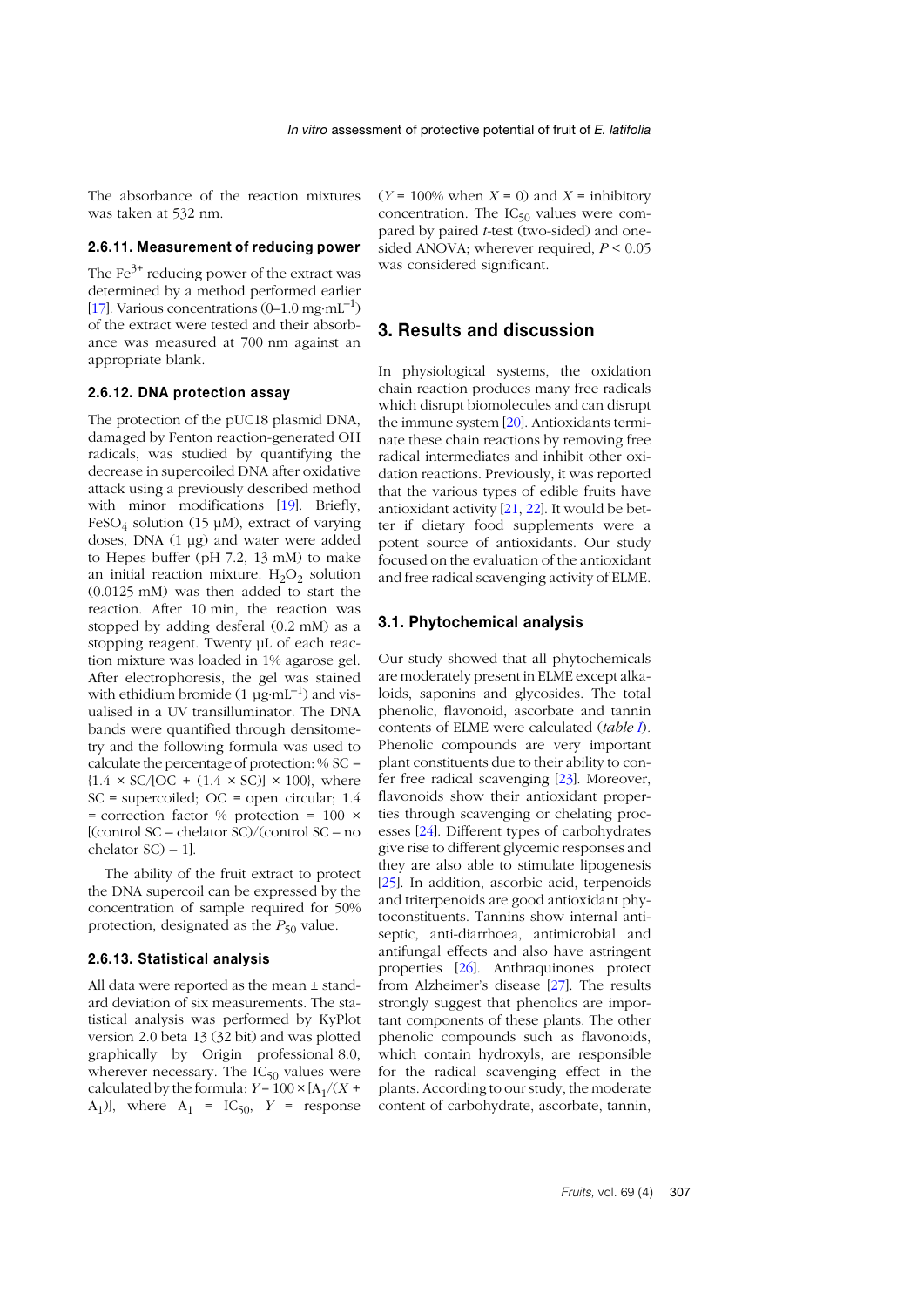#### <span id="page-5-0"></span>**Table I.**

Qualitative and quantitative phytochemical analysis of 70% methanolic extract of *Elaeagnus latifolia* Linn. (ELME).

| Quantitative analyses: results are given for 100 mg extract |                                       |                                          |                                  |          |                                    |  |  |
|-------------------------------------------------------------|---------------------------------------|------------------------------------------|----------------------------------|----------|------------------------------------|--|--|
| Total phenolics<br>(mg gallic acid Eq)                      | Total flavonoids<br>(mg quercetin Eg) | Total ascorbate<br>(mg ascorbic acid Eq) | Carbohydrates<br>(mg glucose Eq) |          | <b>Tannins</b><br>(mg catechin Eg) |  |  |
| $7.04 \pm 0.27$                                             | $5.44 \pm 0.16$                       | $0.23 \pm 0.09$                          | $10.96 \pm 0.08$                 |          | $0.20 \pm 0.03$                    |  |  |
| Qualitative analyses                                        |                                       |                                          |                                  |          |                                    |  |  |
| Alkaloids                                                   | Terpenoids                            | <b>Triterpenoids</b>                     | Anthraguinones                   | Saponins | Glycosides                         |  |  |
| Absence                                                     | Presence                              | Presence                                 | Presence                         | Absence  | Absence                            |  |  |



#### <span id="page-5-1"></span>**Figure 1.**

HPLC chromatogram of 70% methanolic extract of *Elaeagnus latifolia* Linn (ELME). Inset shows expanded region of the chromatogram with the retention time of 8–24 min.

terpenoids and triterpenoids also in *E. latifolia* can explain their good radical scavenging activity. Our study carried out on ELME revealed the presence of medically active constituents.

#### **3.2. HPLC standardisation of ELME**

Moreover, HPLC analysis was performed to identify the presence of bioactive compounds in ELME by comparing with the respective retention time of the reference standards. The chromatogram obtained from HPLC analysis of the extract and six main peaks with retention times at (2.17, 3.35, 11.86, 18.00, 21.05 and 66.91) min corresponded to those of purpurin, tannic acid, quercetin, catechin, reserpine and rutin, respectively (*figure [1](#page-5-1)*). It has been previously reported that these six compounds have antioxidant properties [2[8](#page-10-12)–[32](#page-10-13)].

#### **3.3. Total antioxidant activity**

The total antioxidant activity of the extract was determined based on the decolourisation of the ABTS<sup>+</sup> produced by reaction of ABTS with potassium persulphate and measured spectrophotometrically at 734 nm. The addition of ELME and Trolox convert this preformed radical cation into ABTS in a concentration-dependent manner. The interaction of the ABTS<sup>+</sup> with the extract or the standard Trolox results in suppression of this cation and are plotted as percentage inhibition of absorbance (*figure [2](#page-6-0)*). The TEAC value of the extract was measured as 0.070 ± 0.003 (*table I[I](#page-7-0)*). The TEAC value obtained reflects the antioxidant potency of the extract.

#### **3.4. DPPH scavenging assay**

The DPPH stable free radical method is an easy, rapid and sensitive way to survey the antioxidant activity of a specific compound or plant extracts [[33](#page-10-14)]. According to our results, it is evident that ELME scavenges DPPH radical moderately as compared with the ascorbic acid (*figure*  $\overline{3}$  $\overline{3}$  $\overline{3}$ *, table*  $\overline{II}$  $\overline{II}$  $\overline{II}$ *)*. The IC<sub>50</sub> values of ELME and the standard were found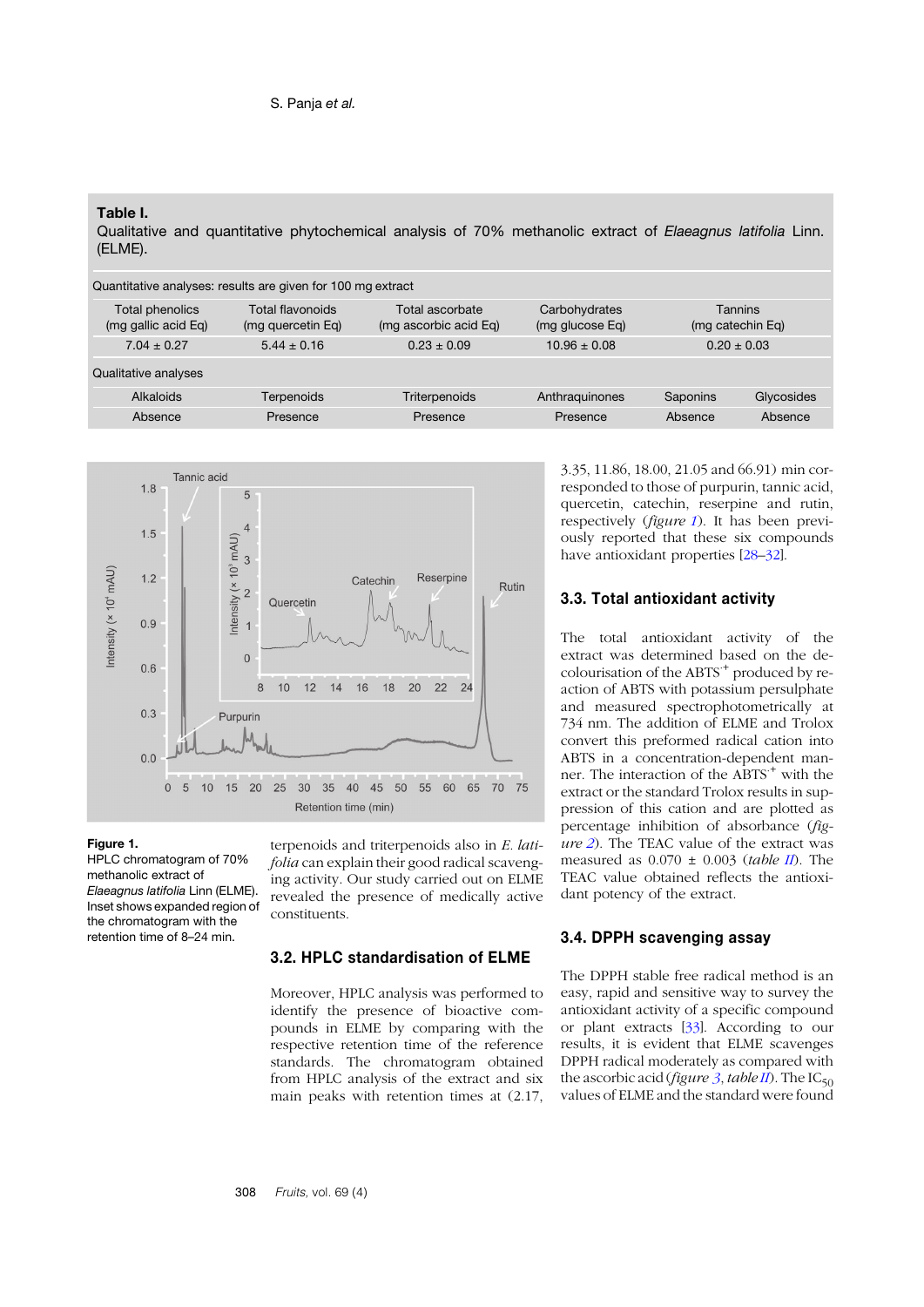to be (134.31  $\pm$  8.39) µg⋅mL<sup>-1</sup> and (5.29  $\pm$ 0.28)  $\mu$ g⋅mL<sup>-1</sup>, respectively, which show that ELME possesses a higher scavenging activity than water methanolic extract of another species of *Elaeagnus* (*E. pyriformis)* [3[4](#page-10-15)].

The effect of the plant extract in the scavenging assay of DPPH radical furthermore confirmed the fact that the extract acts as an antioxidant, since the studies of TEAC and DPPH scavenging can be observed as complementary to each other.

### **3.5. Hydroxyl radical scavenging assay**

The most detrimental of the free radicals formed in biological systems is the hydroxyl radical that causes enormous damage to biomolecules of the living cells [3[5](#page-10-16)]. This compound forms a pink chromogen upon heating with TBA at low pH. As ELME or standard mannitol was added to the reaction mixture the hydroxyl radicals were scavenged and thereby sugar damage can be blocked (*figure*  $\hat{4}$  $\hat{4}$  $\hat{4}$ ). The IC<sub>50</sub> values (*table [II](#page-7-0)*) of ELME and the standard in this assay were  $(238.09 \pm 11.63) \mu$ g⋅mL<sup>-1</sup> and  $(571.45 \pm 11.63)$ 20.12)  $\mu$ g⋅mL<sup>-1</sup>, respectively. The results indicate that ELME is an excellent hydroxyl radical scavenger; it is better than the standard mannitol.

### **3.6. Superoxide scavenging assay**

Superoxide anion is a harmful reactive oxygen species (ROS) with a detrimental effect on the cellular components in biological systems [[36](#page-10-17)]. Plant-derived antioxidants exert their effects by enhancing the level of antioxidant enzymes such as superoxide dismutase or by lowering the levels of lipid peroxides in the blood or liver [37]. The extract and the reference compound quercetin have the ability to quench superoxide radicals in the PMS-NADH reaction mixture (*figure* [5](#page-7-3)). The IC<sub>50</sub> values (*table [II](#page-7-0)*) of the fruit extract and quercetin were (150.78 ± 4.2)  $\mu$ g⋅mL<sup>-1</sup> and (42.06 ± 1.35)  $\mu$ g⋅mL<sup>-1</sup>, respectively. The extract is not more potent than the standard, yet a scavenger of superoxide radical.



### <span id="page-6-0"></span>**Figure 2.** Total antioxidant activity of fruit

extract and Trolox in the ABTS radical cation decolourisation assay. All data are expressed as mean  $\pm$  S.D. ( $n = 6$ ).

## **3.7. Hypochlorous acid scavenging assay**

At the sites of inflammation, the neutrophil enzyme myeloperoxidase oxidises Cl- ions and produces another harmful ROS, hypochlorous acid, which reacts with various types of biomolecules including nucleic acid, lipid and protein [[36](#page-10-17), [38](#page-10-18), [39](#page-10-19)]. The dosedependent hypochlorous acid scavenging activity of ELME was compared with that of ascorbic acid (*figure*  $\overline{6}$  $\overline{6}$  $\overline{6}$ ). The IC<sub>50</sub> value was  $(667.11 \pm 6.56)$  µg⋅mL<sup>-1</sup>; it was higher than that of ascorbic acid  $[(235.95 \pm 5.75) \text{ µg} \cdot \text{mL}^{-1}]$ (*table [II](#page-7-0)*). The inhibition of catalase deactivation in the presence of ELME indicates its HOCl scavenging activity. So, from our results, it could be anticipated that ELME is a moderate HOCl scavenger but not as good as ascorbic acid.

# **3.8. Fe2+ chelation activity**

The results demonstrated that the formation of the  $Fe<sup>2+</sup>$ -ferrozine complex is inhibited in the presence of test and reference compounds (*figure*  $\frac{7}{2}$  $\frac{7}{2}$  $\frac{7}{2}$ ). The IC<sub>50</sub> values of the ELME and EDTA were (993.68 ± 50.74)  $\mu$ g⋅mL<sup>-1</sup> and (1.27 ± 0.05)  $\mu$ g⋅mL<sup>-1</sup>, respectively (*table I[I](#page-7-0)*). According to the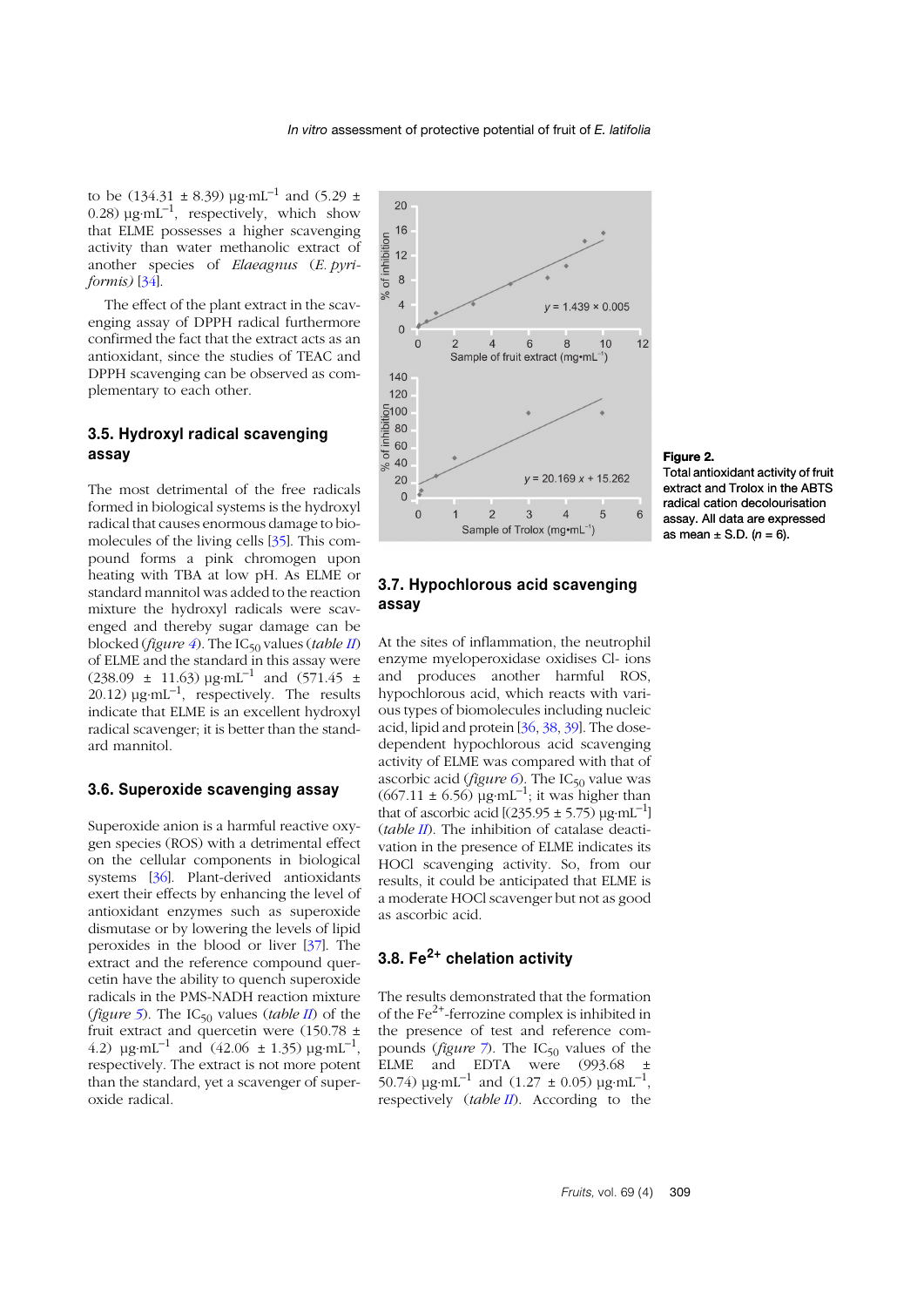#### <span id="page-7-0"></span>**Table II.**

Quantification of the antioxidant, free radical scavenging and iron-chelating activities of 70% methanolic extract of *Elaeagnus latifolia* Linn. (ELME) and reference compounds.

| Activity                                       | Values for ELME <sup>1</sup> | Standard                     | Values of standard compounds |  |
|------------------------------------------------|------------------------------|------------------------------|------------------------------|--|
| <b>TEAC</b> value                              | $0.070 \pm 0.003$            | $\qquad \qquad \blacksquare$ |                              |  |
| DNA protection, $[P]_{50}$                     | $695.91 \pm 15.84$           | -                            |                              |  |
| $IC_{50}$ values for the activities of ELME in |                              |                              |                              |  |
| DPPH scavenging                                | $134.31 \pm 8.39$            | Ascorbic acid                | $5.29 + 0.28***$             |  |
| Hydroxyl radical (OH ) scavenging              | $238.09 \pm 11.63$           | Mannitol                     | $571.45 \pm 20.12***$        |  |
| Superoxide anion $(O_2^-)$ scavenging          | $150.78 \pm 4.20$            | Quercetin                    | $42.06 \pm 1.35***$          |  |
| Hypochlorous acid (HOCI) scavenging            | $667.11 \pm 6.56$            | Ascorbic acid                | $235.95 \pm 5.75***$         |  |
| $Fe2+$ chelation                               | $993.68 \pm 50.74$           | <b>EDTA</b>                  | $1.27 \pm 0.05***$           |  |

<sup>1</sup> Unit for IC<sub>50</sub> values of all activities is  $\mu$ g⋅mL<sup>-1</sup>, except the TEAC value, which is expressed in mg⋅mL<sup>-1</sup>. [P]<sub>50</sub> signifies the concentration of the extract (in µg⋅mL<sup>-1</sup>) required for 50% protection of pUC18 DNA. Data are expressed as mean ± S.D, (*n* = 6), where \*\*\*: *P* < 0.001 *vs*. ELME.

#### <span id="page-7-1"></span>**Figure 3.**

Effect of the 70% methanolic extract of *Elaeagnus latifolia* Linn. (ELME) and standard ascorbic acid in the DPPH radical scavenging study. The results are mean  $\pm$  S.D. ( $n = 6$ ). \*\*\*: *P* < 0.001 *vs.* 0 µg⋅mL–1.

#### <span id="page-7-2"></span>**Figure 4.**

Hydroxyl radical scavenging activity of 70% methanolic extract of *Elaeagnus latifolia* Linn. (ELME) and the reference compound mannitol. The results are mean  $\pm$  S.D. ( $n = 6$ ). \*\*: *P* < 0.01 and \*\*\*: *P* < 0.001 *vs.* 0 µg⋅mL–1.





results, the extract was not as efficient as the standard EDTA, but the decrease in the concentration-dependent colour formation in the presence of the extract indicates that it has iron-chelating properties.



#### <span id="page-7-3"></span>**Figure 5.**

Scavenging effect of 70% methanolic extract of *Elaeagnus latifolia* Linn. (ELME) and the standard quercetin on superoxide radical. All data are expressed as mean  $\pm$  S.D. ( $n = 6$ ). \*\*\*:  $P < 0.001$ *vs.* 0 μg⋅mL<sup>-1</sup>.

### **3.9. DNA protection assay**

The Fe<sup>2+</sup>-H<sub>2</sub>O<sub>2</sub>-mediated DNA breakdown is protected by ELME (*figure [8](#page-9-15)*). pUC18 supercoiled DNA was used as a control (lane 1). The addition of extract to the reaction mixture substantially decreased the DNA strand scission in a dose-dependent manner, leading to the protection of DNA under oxidative stress. The treatment of supercoiled DNA with Fenton's reagent led to the conversion of DNA to the open circular form (lane 2). The addition of different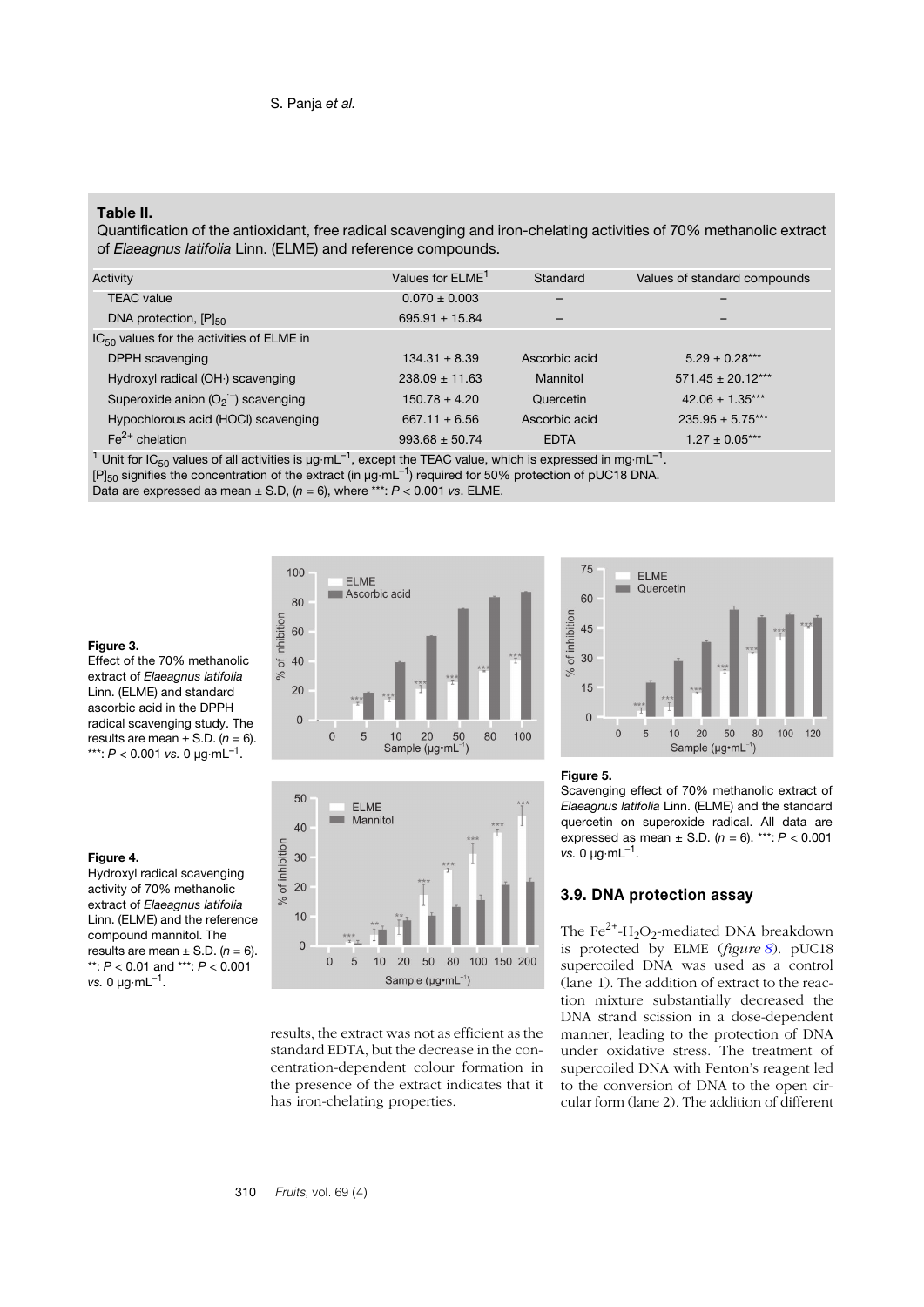

<span id="page-8-0"></span>**Figure 6.**

Hypochlorous acid scavenging activity of 70% methanolic extract of *Elaeagnus latifolia* Linn. (ELME) and the standard ascorbic acid. All data are expressed as mean ± S.D. (*n* = 6). \*: *P* < 0.05 and \*\*\*:  $P < 0.001$  *vs.* 0  $\mu$ g⋅mL<sup>-1</sup>.



<span id="page-8-1"></span>**Figure 7.**

Effect of 70% methanolic extract of *Elaeagnus latifolia* Linn. (ELME) (above) and the standard EDTA (below) on ferrozine- $Fe<sup>2+</sup>$  complex formation. The results are mean  $\pm$  S.D. ( $n = 6$ ). \*\*\*:  $P < 0.001$  *vs.* 0  $\mu$ g⋅mL<sup>-1</sup>.

concentrations of an extract resulted in the restoration of DNA in the supercoiled form (lane 3 to 9). The significant reduction in the formation of nicked DNA and increase in

supercoiled DNA in the presence of the extract determined its excellent DNA protective effect; also reflected by the  $[P]_{50}$  value (concentration of the extract required for 50% protection of the supercoiled DNA), which was found to be  $(695.91 \pm 15.84)$  ug⋅mL<sup>-1</sup> (*table I[I](#page-7-0)*). DNA protection can be achieved by two pathways, either  $Fe<sup>+</sup>$  chelation or hydroxyl radical scavenging. In our study ELME did not have good  $Fe<sup>+</sup>$  chelation properties. So, ELME protects DNA through hydroxyl radical scavenging.

### **3.10. Assays showing no significant results**

ELME extract did not showed any significant remarkable result in the nitric oxide, hydrogen peroxide, peroxynitrite, singlet oxygen scavenging, reducing power or lipid peroxidation inhibition assays, so the corresponding results and figures are not provided.

# **4. Conclusions**

From the present study, we can conclude that a 70% methanolic extract of *Elaeagnus latifolia* contains small amounts of phenols, flavonoids, ascorbic acid, carbohydrates and tannins. Various *in vitro* assays indicate that the extract exhibits moderate antioxidant and free radical scavenging activities and, hence, the fruit is considered to be a significant source of natural antioxidants, which might be helpful in preventing the progress of oxidative stress in the body system. Therefore, further studies should be carried out to isolate active compounds from this fruit material with antioxidant properties.

# **Acknowledgements**

The authors would like to thank Mr. Rhitajit Sarkar and Dr. Bibhabasu Hazra for critically reviewing the paper. The authors also extend their thanks to Mr. Ranjit Kumar Das and Mr. Pradip Kumar Mallick for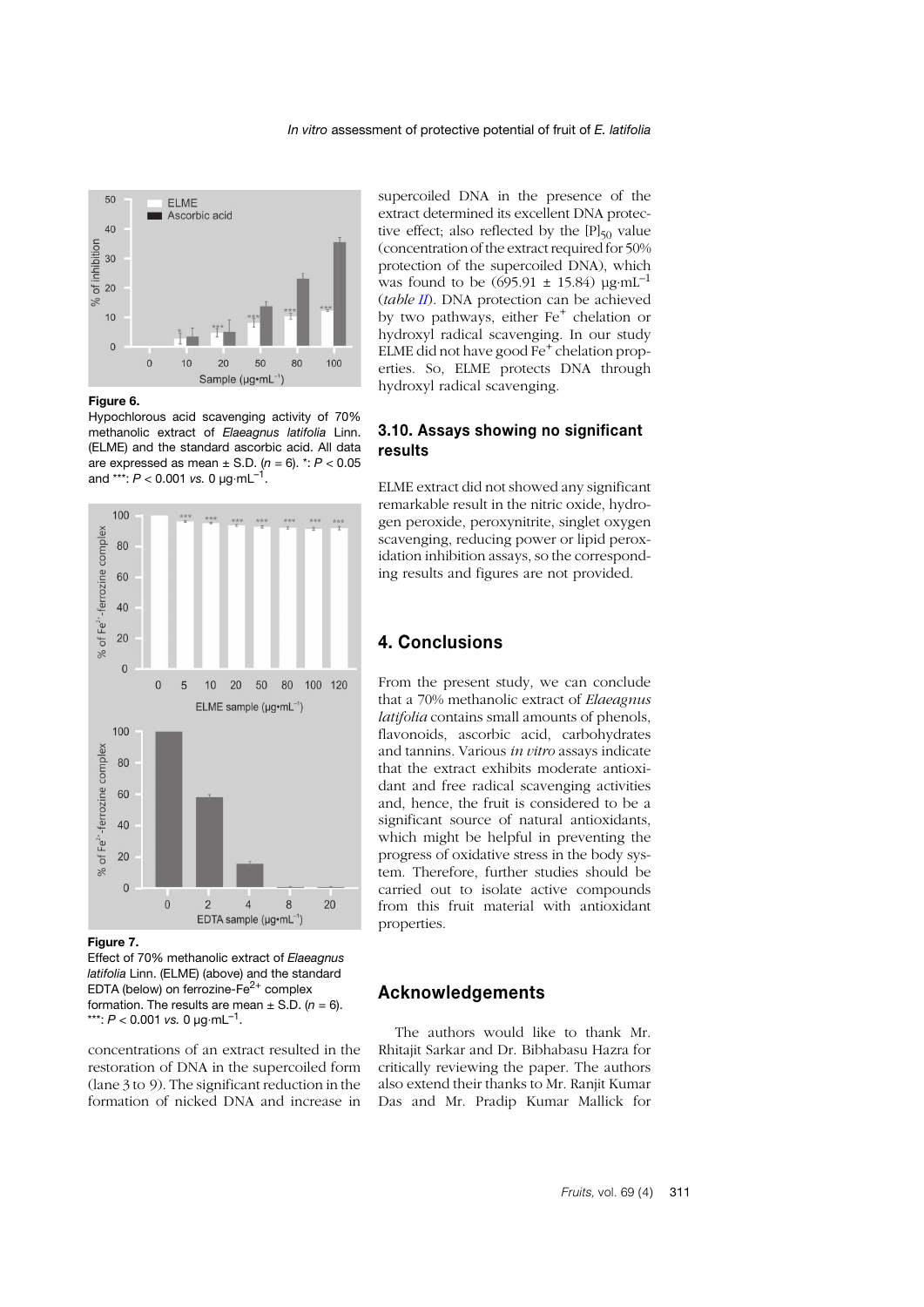

#### <span id="page-9-15"></span>**Figure 8.**

Protection against oxidative damage to pUC18 by 70% methanolic extract of *Elaeagnus latifolia* Linn. (ELME). Picture of agarose gel of pUC18 DNA showing bands of supercoiled and open circular forms. Lanes on the gel represent: (Lane 1) control DNA (no  $H_2O_2$  or Fe<sup>2+</sup>); (Lane 2) reaction mixture without extract; (Lanes 3-9) reaction mixture with extract of increasing concentration (100– 1000  $\mu$ g⋅mL<sup>-1</sup>). Each value represents mean  $\pm$  S.D. ( $n = 6$ ). \*\*: *P* < 0.01 and \*\*\*: *P* < 0.001 *vs*. 0 mg⋅mL–1.

technical assistance in sample preparation and handling of lab equipment and animals in experimental procedures.

# **References**

- <span id="page-9-0"></span>[1] Tiwari A., Imbalance in antioxidant defence and human disease: multiple approach of natural antioxidants therapy, Curr. Sci. 81 (2001) 1179–1187.
- <span id="page-9-1"></span>[2] Henle E.S., Linn S., Formation, prevention, and repair of DNA damage by iron/hydrogen peroxide, J. Biol. Chem. 272 (1997) 19095– 19098.
- <span id="page-9-2"></span>[3] Marnett L.J., Oxyradicals and DNA damage, Carcinogenesis 21 (2000) 361–370.
- <span id="page-9-3"></span>[4] Retsky K.L., Freeman M.W., Frei B., Ascorbic acid oxidation product(s) protect human low-density lipoprotein against atherogenetic modification. Anti-rather than prooxidant activity of vitamin C in the presence of transitionmetal ions, J. Biol. Chem. 268 (1993) 1304–1309.
- <span id="page-9-4"></span>[5] Braca A., Sortino C., Politi M., Morelli I., Mendez J., Antioxidant activity of flavonoids from *Licania licaniaeflora*, J. Ethnopharmacol. 79 (2002) 379–381.
- <span id="page-9-5"></span>[6] Macedo L.F., Rogero M.M., Guimarães J.P., Granato D., Lobato L.P., Castro I.A., Effect of red wines with different *in vitro* antioxidant activity on oxidative stress of high-fat diet rats, Food. Chem. 137 (2013) 122–129.
- <span id="page-9-6"></span>[7] Alezandro M.R., Granato D., Genovese M. I., Jaboticaba (*Myrciaria jaboticaba* (Vell.) Berg), a Brazilian grape-like fruit, improves plasma

lipid profile in streptozotocin-mediated oxidative stress in diabetic rats, Food. Res. Int. 54 (2013) 650–659.

- <span id="page-9-7"></span>[8] Kahl R., Kappus H., Toxicology of the synthetic antioxidants BHA and BHT in comparison with the natural antioxidant vitamin E, Z. Lebensm. Unters. Forsch. 196 (1993) 329– 338.
- <span id="page-9-8"></span>[9] Patel R.K., Singh A., Deka B.C., Soh-Shang (*Elaeagnus latifolia*): an under-utilized fruit of north east region needs domestication, ENVIS, Bull. Himalayan Ecol. 16 (2008) 1–2.
- <span id="page-9-9"></span>[10] Harborne J.B., Baxter H., Moss G.P., Phytochemical dictionary: a handbook of bioactive compounds from plants, Taylor & Francis Ltd., London, U.K., 1999.
- <span id="page-9-10"></span>[11] Kokate C.K., Purohit A.P., Gokhale S.B., Test book of Pharmacognosy, Nirali Prakashan, Pune, India, 2003.
- <span id="page-9-11"></span>[12] Das A., Chaudhuri D., Mandal N., Chatterjee A., Study of antioxidant and reactive oxygen species scavenging activity of the edible tuber of "Greater Yam" (*Dioscorea alata* L.) from North-East India, J. Asian Pharm. Clin. 5 (2012) 74–84.
- <span id="page-9-12"></span>[13] Ghate N.B., Chaudhuri D., Mandal N., *In vitro* assessment of *Tinospora cordifolia* stem for its antioxidant, free radical scavenging and DNA protective potentials, Int. J. Pharm. Bio. Sci. 4 (2013) 373–388.
- <span id="page-9-13"></span>[14] Chaudhuri D., Ghate N.B., Sarkar R., Mandal N., Phytochemical analysis and evaluation of antioxidant and free radical scavenging activity of *Withania somnifera* root, Asian J. Pharm. Clin. Res. 5 (2012) 193–199.
- <span id="page-9-14"></span>[15] Sarkar R., Hazra B., Mandal N., Anti-oxidative protection against iron overloadedinduced liver damage in mice by *Cajanus*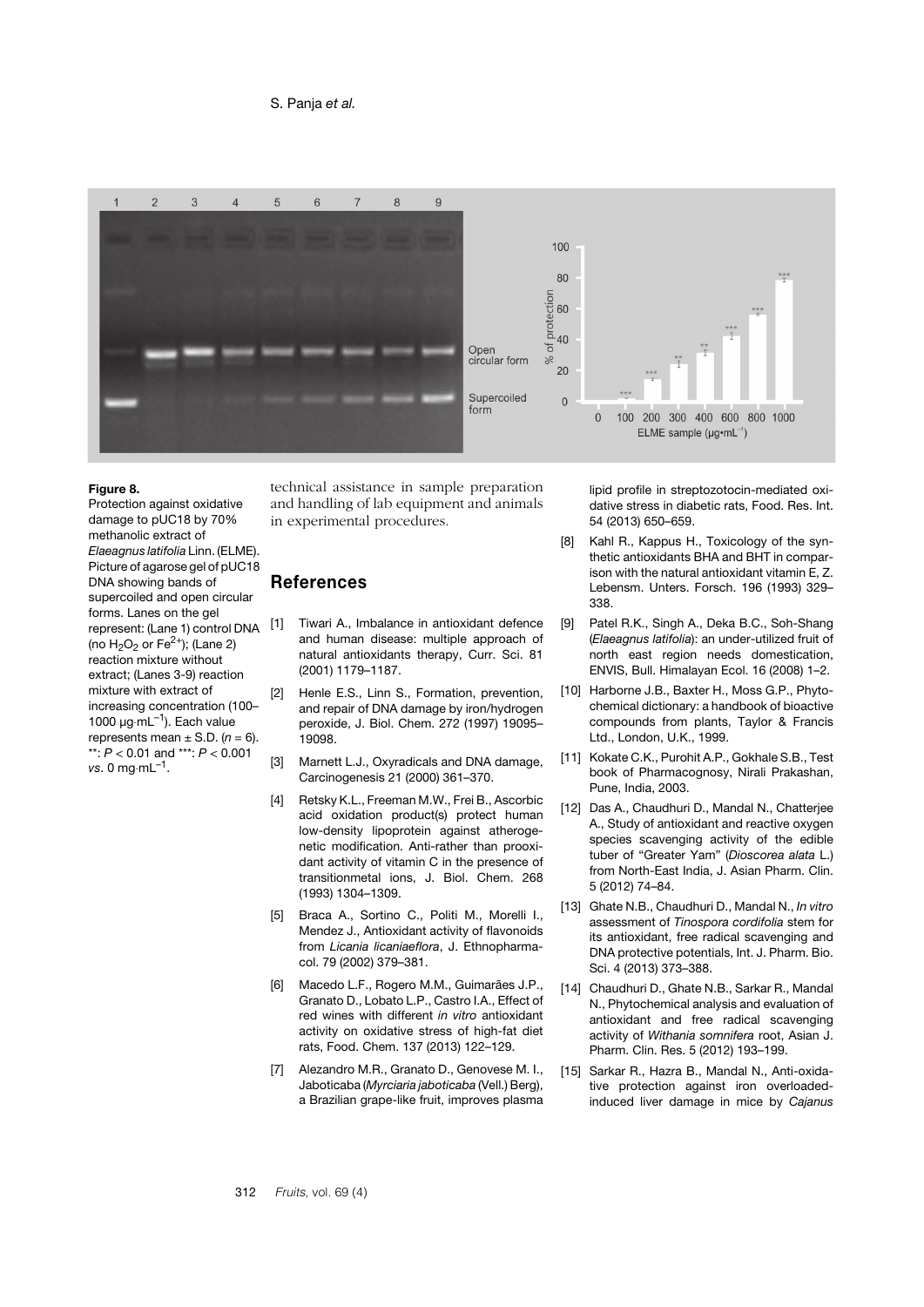*cajan* (L.) Millsp leaf extract, Indian J. Exp. Biol. 51 (2013) 165–173.

- <span id="page-10-0"></span>[16] Hazra B., Sarkar R., Biswas S., Mandal N., Antioxidant and iron chelating potential of *Pongammia pinnata* and its role in preventing free radical induced oxidative damage in plasmid DNA, Int. J. Phytomed. 3 (2011) 240–253.
- <span id="page-10-1"></span>[17] Hazra B., Biswas S., Mandal N., Antioxidant and free radical scavenging activity of *Spondias pinnata*, BMC Compl. Altern. Med. 8 (2008) 63.
- <span id="page-10-2"></span>[18] Beckman J.S., Chen H., Ischiropulos H., Crow J.P., Oxidative chemistry of peroxynitrite, Meth. Enzymol. 233 (1994) 229–240.
- <span id="page-10-3"></span>[19] Hermes-LimaM., Nagy E., Ponka P., Schulman H.M., The iron chelator pyridoxal isonicotinoyl hydrazone (PIH) protects plasmid pUC-18 DNA against OH-mediated strand breaks, Free Rad. Biol. Med. 25 (1998) 875–880.
- <span id="page-10-4"></span>[20] Finkel T., Holbrook N.J., Oxidants, oxidative stress and the biology of ageing, Nature 408 (2000) 239–247.
- <span id="page-10-5"></span>[21] Rop O., Mlcek J., Jurikova T., Sochor J., Kizek R., Antioxidant properties of saskatoon berry (*Amelanchier alnifolia* Nutt.) fruits, Fruits 68 (2013) 435–444.
- <span id="page-10-6"></span>[22] Lim Y.S., Lee S.S.H., Tan B.C., Antioxidant capacity and antibacterial activity of different parts of mangosteen (*Garcinia mangostana* Linn.) extracts, Fruits 68 (2013) 483–489.
- <span id="page-10-7"></span>[23] Yildirim A., Mavi A., Oktay M., Kara A.A., Algur O.F., Bilaloglu V., Comparison of antioxidant and antimicrobial activities of tilia (*Tilia argentea* Desf ex DC), sage (*Savia triloba* L.), and black tea (*Camellia sinensis*) extracts, J. Agric. Food Chem. 48 (2000) 5030–5034.
- <span id="page-10-8"></span>[24] Kessler M., Ubeaud G., Jung L., Anti- and pro-oxidant activity of rutin and quercetin derivatives, J. Pharm. Pharmacol. 55 (2003) 131–142.
- <span id="page-10-9"></span>[25] Weisburger J.H., Eat to live, not live to eat, Nutrition 16 (2001) 767–773.
- <span id="page-10-10"></span>[26] Jesus N.Z.T., Falcao H.S., Gomes I.F., Leite T.J.A., Lima G.R.M., Barbosa-Filho J.M., Tavares J.F., Silva M.S., Athayde-Filho P.F., Batista L.M., Tannins, peptic ulcer and related mechanisms, Int. J. Mol. Sci. 13 (2012) 3203–3228.
- <span id="page-10-11"></span>[27] Pickhardt M., Gazova Z., Bergen V.M., Khlistunova I., Wang Y., Hascher A., Mandelkow E.M., Biernat J., Mandelkow E., Anthraquinones inhibit tau aggregation and dissolve Alzheimer's paired helical filaments *in vitro* and in cells, J. Biol. Chem. 280 (2005) 3628–3635.
- <span id="page-10-12"></span>[28] Jeremić S.R., Šehović S.F., Manojlović N.T., Marković Z.S., Antioxidant and free radical scavenging activity of purpurin, Monatsh. Chem. 143 (2012) 427–435.
- [29] Gülçina İ., Huyutb Z., Elmastaşc M., Hassan Y.A.E., Radical scavenging and antioxidant activity of tannic acid, Arab. J. Chem. 3 (2010) 43–53.
- [30] Zhang M., Swarts S.G., Yin L., Liu C., Tian Y., Cao Y., Swarts M., Yang S., Zhang S.B., Zhang K., Ju S., Olek D.J.J., Schwartz L., Keng P.C., Howell R., Zhang L., Okunieff P., Antioxidant properties of quercetin, Adv. Exp. Med. Biol. 701 (2011) 283–289.
- [31] Kosanović M.M., Šeruga M., Jakobek L., Novak I., Electrochemical and antioxidant properties of (+)-catechin, quercetin and rutin, Croat. Chem. Acta 83 (2010) 197–207.
- <span id="page-10-13"></span>[32] Begum S., Nagvi S.Q., Ahmed A., Tauseef S., Siddiqui B.S., Antimycobacterial and antioxidant activities of reserpine and its derivatives, Nat. Prod. Res. 26 (2012) 2084– 2088.
- <span id="page-10-14"></span>[33] Koleva I.I., Van Beek T.A., Linssen J.P.H., deGroot A., Evstatieva L.N., Screening of plant extracts for antioxidant activity: a comparative on three testing methods, Phytochem. Anal. 13 (2002) 8–17.
- <span id="page-10-15"></span>[34] Goyal A.K., Mishra T., Bhattacharya M., Kar P., Sen A., Evaluation of phytochemical constituents and antioxidant activity of selected actinorhizal fruits growing in the forests of Northeast India, J. Biosci. 38 (2013) 797–803.
- <span id="page-10-16"></span>[35] Halliwell B., Reactive oxygen species in living systems: Source, biochemistry, and role in human disease, Am. J. Med. 91 (1991) S14–S22.
- <span id="page-10-17"></span>[36] Aruoma O.I., Halliwell B., Hoey B.M., Butter J., The antioxidant action of N-acetylcysteine: Its reaction with hydrogen peroxide, hydroxyl radical, superoxide, and hypochlorous acid, Free Rad. Bio. Med. 6 (1989) 593–597.
- [37] Usoh I., Akpan E., Etim E., Farombi E., Antioxidant action of dried flower extracts of *Hibiscus sabdariffa* L. on sodium arseiteinduced oxidative stress rats, Pak. J. Nutr. 4 (2005) 135–141.
- <span id="page-10-18"></span>[38] Dennis W.H., Olivieri V.P., Krusé C.W., The reaction of nucleotides with aqueous hypochlorous acid, Water Res. 13 (2003) 357–362.
- <span id="page-10-19"></span>[39] Carr A.C., Vissers M.C., Domigan N.M., Winterbourn C.C, Modification of red cell membrane lipids by hypochlorous and haemolysis by preformed lipid chlorohydrins, Redox Rep. 3 (1997) 263–271.